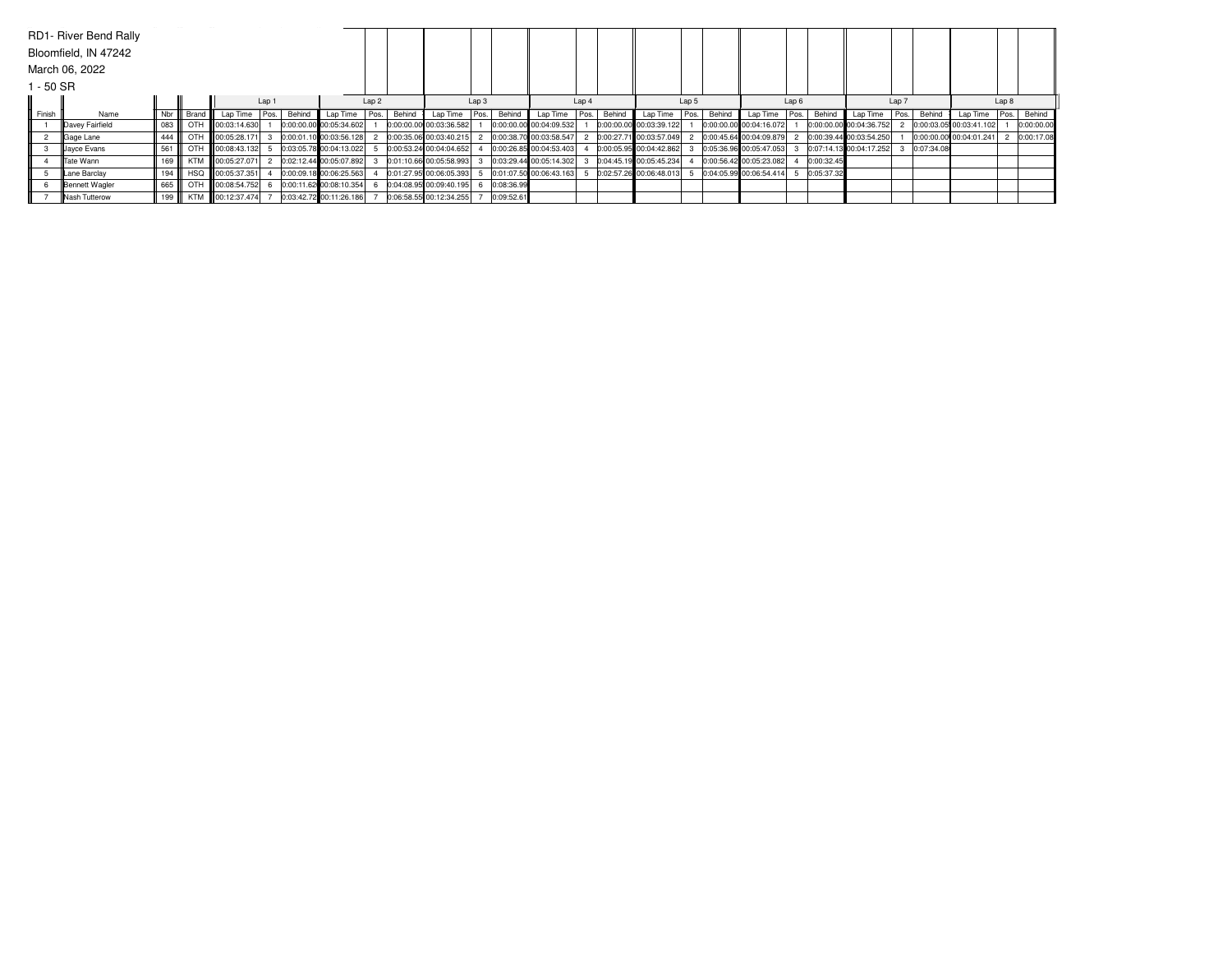|                 | RD1- River Bend Rally |       |           |                   |       |        |                         |                  |            |                         |  |            |               |       |        |          |      |        |                 |                  |        |          |       |        |          |       |        |
|-----------------|-----------------------|-------|-----------|-------------------|-------|--------|-------------------------|------------------|------------|-------------------------|--|------------|---------------|-------|--------|----------|------|--------|-----------------|------------------|--------|----------|-------|--------|----------|-------|--------|
|                 | Bloomfield, IN 47242  |       |           |                   |       |        |                         |                  |            |                         |  |            |               |       |        |          |      |        |                 |                  |        |          |       |        |          |       |        |
|                 | March 06, 2022        |       |           |                   |       |        |                         |                  |            |                         |  |            |               |       |        |          |      |        |                 |                  |        |          |       |        |          |       |        |
| 2 - Trail Rider |                       |       |           |                   |       |        |                         |                  |            |                         |  |            |               |       |        |          |      |        |                 |                  |        |          |       |        |          |       |        |
|                 |                       |       |           |                   | Lap 1 |        |                         | Lap <sub>2</sub> |            | Lap 3                   |  |            |               | Lap 4 |        | Lap 5    |      |        |                 | Lap <sub>6</sub> |        |          | Lap 7 |        |          | Lap 8 |        |
| Finish          | Name                  | Nbr   | Brand III | Lap Time   Pos.   |       | Behind | Lap Time Pos.           |                  | Behind     | Lap Time Pos.           |  | Behind     | Lap Time Pos. |       | Behind | Lap Time | Pos. | Behind | Lap Time   Pos. |                  | Behind | Lap Time | Pos.  | Behind | Lap Time | Pos.  | Behind |
|                 | Aiden Waggoner        | 177   |           | OTH 100:13:23.045 |       |        | 0:00:00.00 00:15:07.747 |                  |            | 0:00:00.00 00:16:33.479 |  | 0:00:00.00 |               |       |        |          |      |        |                 |                  |        |          |       |        |          |       |        |
|                 | Casyn Clark           | 421   |           | KTM 00:17:17.047  |       |        | 0:03:54.00 00:19:13.649 |                  | 0:07:59.90 |                         |  |            |               |       |        |          |      |        |                 |                  |        |          |       |        |          |       |        |
|                 | Owen Clark            | $101$ |           | KTM 00:18:43.461  |       |        | 0:01:26.41 00:27:52.437 |                  | 0:10:05.20 |                         |  |            |               |       |        |          |      |        |                 |                  |        |          |       |        |          |       |        |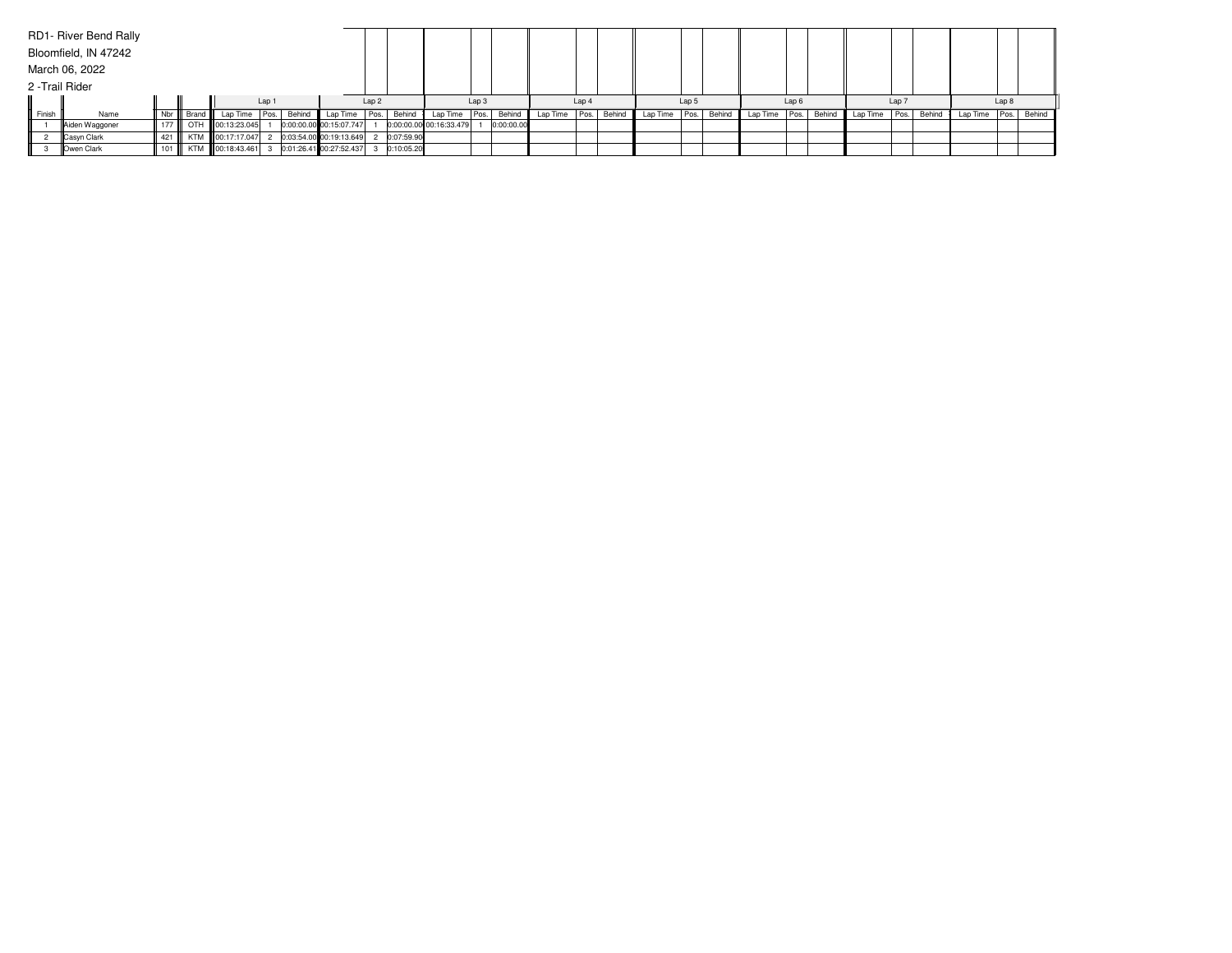|           | RD1- River Bend Rally |       |            |                   |  |            |                         |                  |        |                         |       |            |                         |       |            |                         |       |            |          |                  |        |          |       |        |          |       |        |  |
|-----------|-----------------------|-------|------------|-------------------|--|------------|-------------------------|------------------|--------|-------------------------|-------|------------|-------------------------|-------|------------|-------------------------|-------|------------|----------|------------------|--------|----------|-------|--------|----------|-------|--------|--|
|           | Bloomfield, IN 47242  |       |            |                   |  |            |                         |                  |        |                         |       |            |                         |       |            |                         |       |            |          |                  |        |          |       |        |          |       |        |  |
|           | March 06, 2022        |       |            |                   |  |            |                         |                  |        |                         |       |            |                         |       |            |                         |       |            |          |                  |        |          |       |        |          |       |        |  |
| 3 - 50 JR |                       |       |            |                   |  |            |                         |                  |        |                         |       |            |                         |       |            |                         |       |            |          |                  |        |          |       |        |          |       |        |  |
|           |                       | Lap 1 |            |                   |  |            |                         | Lap <sub>2</sub> |        |                         | Lap 3 |            |                         | Lap 4 |            |                         | Lap 5 |            |          | Lap <sub>6</sub> |        |          | Lap 7 |        |          | Lap 8 |        |  |
| Finish    | Name                  | Nbr   | Brand      | Lap Time   Pos.   |  | Behind     | Lap Time   Pos.         |                  | Behind | Lap Time   Pos.         |       | Behind     | Lap Time Pos.           |       | Behind     | Lap Time                | Pos.  | Behind     | Lap Time | Pos.             | Behind | Lap Time | Pos.  | Behind | Lap Time | Pos.  | Behind |  |
|           | <b>Cole Carrico</b>   | 662   |            | HON 100:06:25.782 |  |            | 0:00:00.00 00:05:37.342 |                  |        | 0:00:00.00 00:07:00.064 |       |            | 0:00:00.00 00:07:19.464 |       |            | 0:00:00.00 00:16:23.538 |       | 0:00:00.00 |          |                  |        |          |       |        |          |       |        |  |
|           | Rynleigh Rinsch       | 324   | <b>KTM</b> | 00:08:20.743      |  |            | 0:00:01.85 00:07:38.034 |                  |        | 0:03:55.65 00:09:31.494 |       |            | 0:06:27.08 00:09:12.384 |       | 0:08:20.00 |                         |       |            |          |                  |        |          |       |        |          |       |        |  |
|           | Jax Drogich           | 1780  | <b>KTM</b> | 00:08:18.893      |  |            | 0:01:53.11 00:11:01.165 |                  |        | 0:03:21.28 00:24:30.932 |       | 0:18:20.71 |                         |       |            |                         |       |            |          |                  |        |          |       |        |          |       |        |  |
|           | Kole Bell             | 313   |            | HON 100:09:03.783 |  |            | 0:00:43.04 00:19:49.870 |                  |        | 0:09:33.59 00:15:04.357 |       | 0:00:07.02 |                         |       |            |                         |       |            |          |                  |        |          |       |        |          |       |        |  |
|           | Kash Pinkstaff        | 339   |            | YAM 00:23:15.330  |  | 0:14:11.54 |                         |                  |        |                         |       |            |                         |       |            |                         |       |            |          |                  |        |          |       |        |          |       |        |  |
|           | Brantley Norton       | 717   |            | YAM 100:30:00.583 |  | 0:06:45.25 |                         |                  |        |                         |       |            |                         |       |            |                         |       |            |          |                  |        |          |       |        |          |       |        |  |